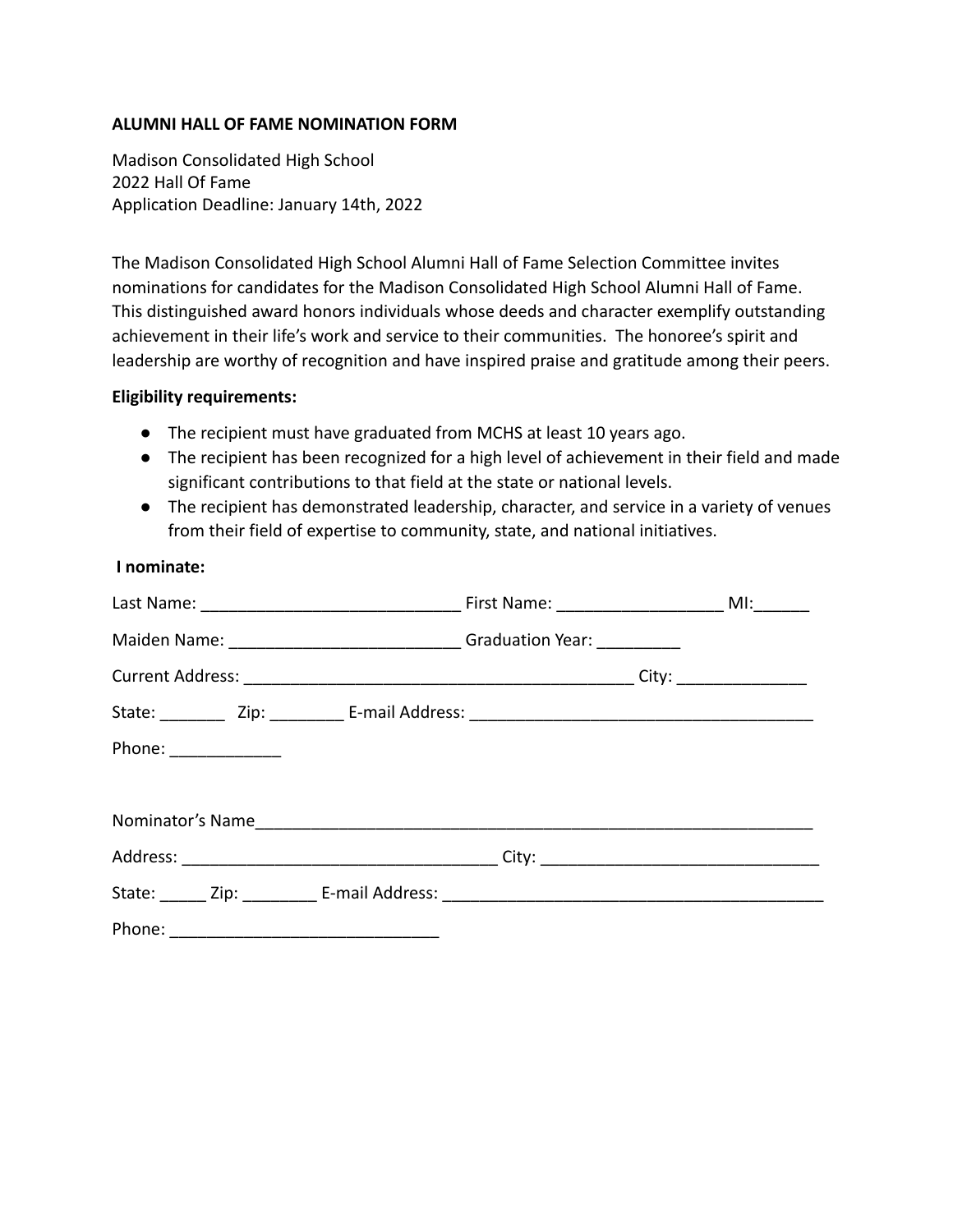# Mail completed application to:

Mr. Michael Gasaway, Principal Madison Consolidated High School Alumni Hall of Fame 743 Clifty Drive Madison, Indiana 47250

- Please answer all of the questions listed below.
- We encourage you to attach additional pages if needed.
- Application must be postmarked no later than January 14th, 2022.

# **Additional information:**

Why is this nominee worthy of the Hall of Fame Award? How has this nominee been a good role model to the graduates of Madison Consolidated High School?

Please indicate the special qualities / leadership skills that this nominee has exhibited in their life's work and personal endeavors. What special honors, awards, and recognitions has this person earned?